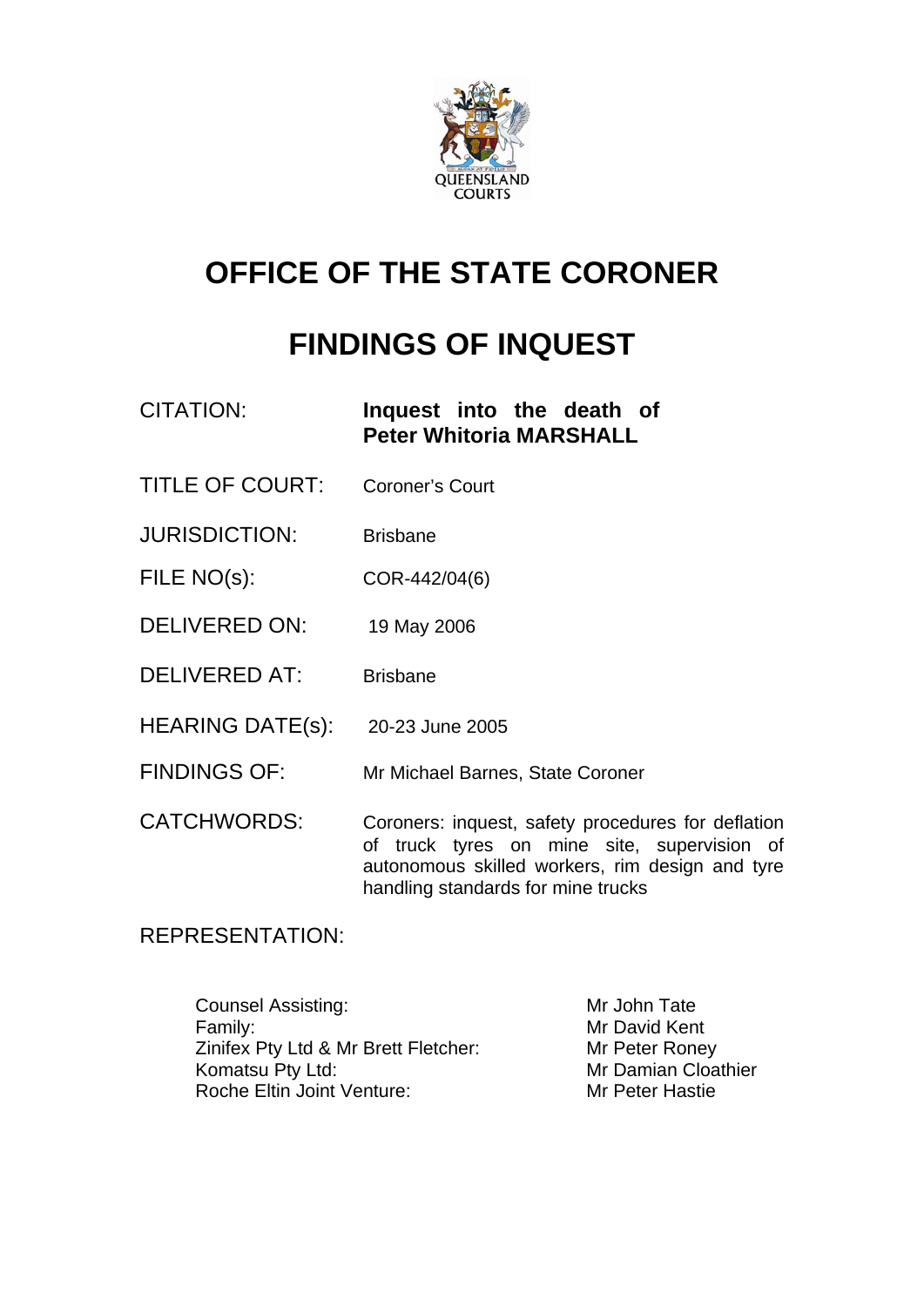## **Findings of the inquest into the death of Peter Whitoria Marshall.**

## **Table of contents**

| The evidence.                                                           |  |
|-------------------------------------------------------------------------|--|
|                                                                         |  |
|                                                                         |  |
|                                                                         |  |
|                                                                         |  |
|                                                                         |  |
|                                                                         |  |
| Did the design of the wheel motor cover contribute to the accident?7    |  |
|                                                                         |  |
| Did damaged rim components contribute to the blow out of the inner tyre |  |
|                                                                         |  |
| Did lack of training or inadequate safety procedures contribute to the  |  |
| accident?                                                               |  |
| Recommendation 1 - An analysis of the safety culture at the mine 12     |  |
|                                                                         |  |
| Recommendation 2 - Supervision of autonomous skilled workers 13         |  |
|                                                                         |  |
| Recommendation 3 - Continued development of AS 4457  13                 |  |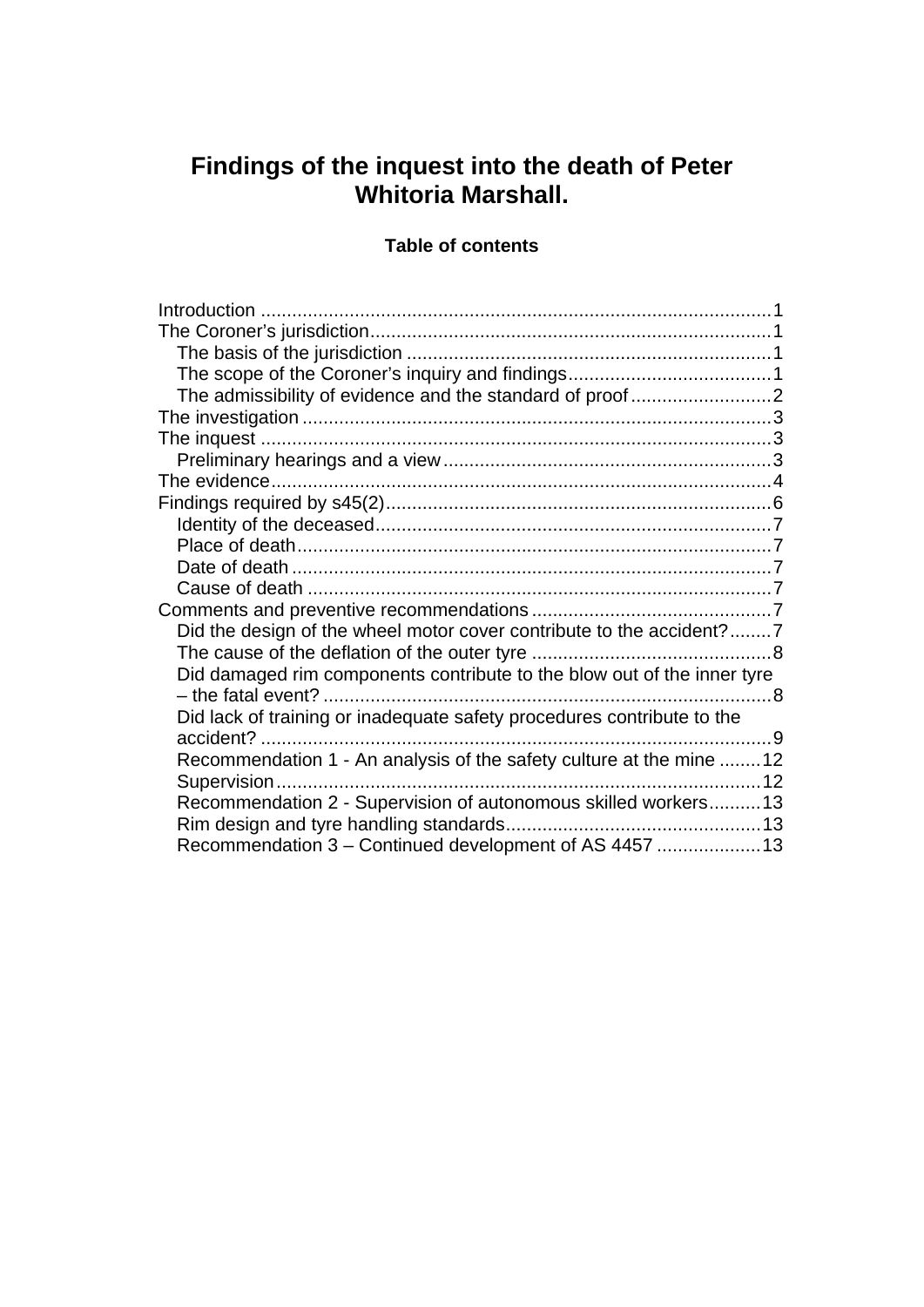<span id="page-2-0"></span>Pursuant to s28 (1) of the *Coroners Act 2003* an inquest was held into the death of Peter Whitoria Marshall. These are my findings. They will be distributed in accordance with requirements of s45(4) and s46(2) of the Act.

## *Introduction*

Shortly before midnight on 9 February 2004, Peter Marshall was removing the outer, right, rear, dual wheel from a giant dump truck at the Zinifex Century open-cut zinc mine in far north western Queensland. Suddenly, without warning, the highly compressed air in the inner wheel was released, throwing the 3.5 ton outer wheel some 13 metres. Mr Marshall had been standing in the path of the wheel's flight and he was driven by it across the tyre bay concrete apron. When the wheel came to rest, Mr Marshall was pinned under it. He died shortly afterwards as a result of injuries sustained in the accident. A co worker also sustained significant injuries.

These findings seek to explain how the accident occurred and recommend changes to industry practice aimed at reducing the likelihood of similar incidents occurring in future.

## *The Coroner's jurisdiction*

Before turning to the evidence, I will say something about the nature of the coronial jurisdiction.

## **The basis of the jurisdiction**

Because the police officer who first became aware of the death considered it to be "*a violent or otherwise unnatural death"* within the terms of s8(3)(b) of the Act, he was obliged by s7(3) to report it to a coroner. Section 11(2) confers jurisdiction on a coroner to investigate such a death and s28 authorises the holding of an inquest into it.

## **The scope of the Coroner's inquiry and findings**

A coroner has jurisdiction to inquire into the cause and the circumstances of a reportable death.

The Act, in s45(2), provides that when investigating a death the coroner must, if possible find:-

- the identity of the deceased,
- how, when and where the death occurred, and
- what caused the death.

After considering all of the evidence presented at the inquest, findings must be given in relation to each of those matters to the extent that they are able to be proved.

An inquest is not a trial between opposing parties but an inquiry into the death. In a leading English case it was described in this way:-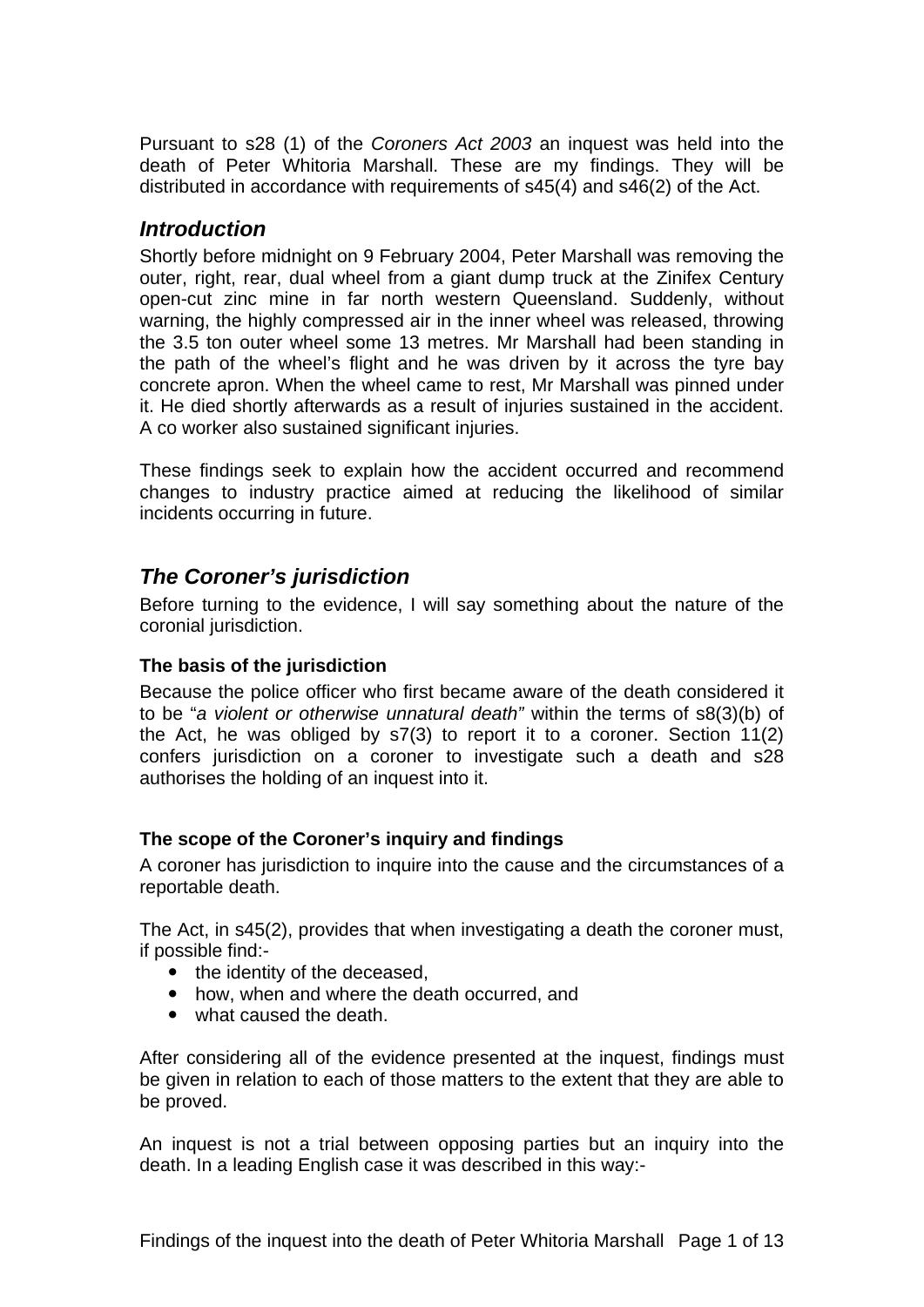<span id="page-3-0"></span>*It is an inquisitorial process, a process of investigation quite unlike a criminal trial where the prosecutor accuses and the accused defends… The function of an inquest is to seek out and record as many of the facts concerning the death as the public interest requires.* [1](#page-3-1)

The focus is on discovering what happened, not on ascribing guilt, attributing blame or apportioning liability. The purpose is to inform the family and the public of how the death occurred with a view to reducing the likelihood of similar deaths. As a result, in so far as it is relevant to this matter, the Act, authorises a coroner to "*comment on anything connected with a death investigated at an inquest that relates to* –

- *(a) public health or safety ; or*
- *(c) ways to prevent deaths from happening in similar circumstances in the future.*[2](#page-3-2)

The Act prohibits findings or comments including any statement that a person is guilty of an offence or civilly liable for something.<sup>[3](#page-3-3)</sup>

#### **The admissibility of evidence and the standard of proof**

Proceedings in a coroner's court are not as constrained as courts exercising criminal or civil jurisdiction because s37 of the Act provides that "*The Coroners Court is not bound by the rules of evidence, but may inform itself in any way it considers appropriate."*

This flexibility has been explained as a consequence of an inquest being a fact-finding exercise rather than a means of apportioning guilt: an inquiry rather than a trial. $4$ 

A coroner should apply the civil standard of proof, namely the balance of probabilities, but the approach referred to as the *Briginshaw* sliding scale is applicable.<sup>[5](#page-3-5)</sup> This means that the more significant the issue to be determined, the more serious an allegation or the more inherently unlikely an occurrence, the clearer and more persuasive the evidence needed for the trier of fact to be sufficiently satisfied that it has been proven to the civil standard. $6$ 

It is also clear that a coroner is obliged to comply with the rules of natural justice and to act judicially.<sup>[7](#page-3-7)</sup>This means that no findings adverse to the interest of any party may be made without that party first being given a right to be heard in opposition to that finding. As *Annetts v McCann[8](#page-3-8)* makes clear,

1

<sup>1</sup> *R v South London Coroner; ex parte Thompson* (1982) 126 S.J. 625 2

<span id="page-3-2"></span><span id="page-3-1"></span> $2$  s46(1)

 $3$  s45(5) and s46(3)

<span id="page-3-4"></span><span id="page-3-3"></span><sup>4</sup> *R v South London Coroner; ex parte Thompson* per Lord Lane CJ, (1982) 126 S.J. 625

<span id="page-3-5"></span><sup>5</sup> *Anderson v Blashki* [1993] 2 VR 89 at 96 per Gobbo J 6

<span id="page-3-6"></span><sup>&</sup>lt;sup>6</sup> Briginshaw v Briginshaw (1938) 60 CLR 336 at 361 per Sir Owen Dixon J

<span id="page-3-7"></span><sup>7</sup> *Harmsworth v State Coroner* [1989] VR 989 at 994 and see a useful discussion of the issue in Freckelton I., "Inquest Law" in *The inquest handbook*, Selby H., Federation Press, 1998 at 13

<span id="page-3-8"></span><sup>8</sup> (1990) 65 ALJR 167 at 168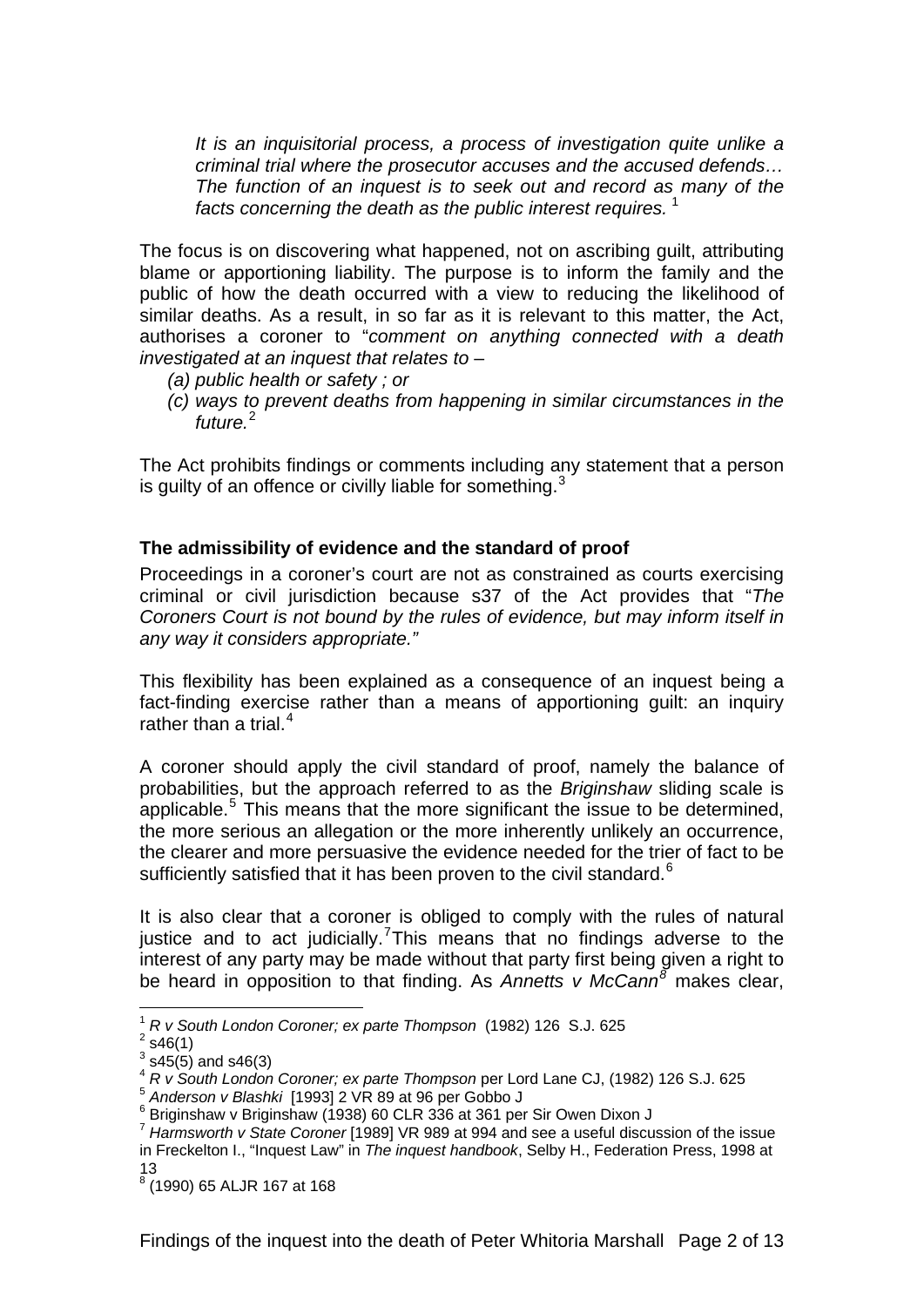<span id="page-4-0"></span>that includes being given an opportunity to make submissions against findings that might be damaging to the reputation of any individual or organisation.

## *The investigation*

I turn now to a description of the investigation into this death.

Mr Marshall died in the emergency treatment room at the mine while under the care of a nursing sister pending the arrival of the Royal Flying Doctor Service. His body was flown back to Mt Isa by the RFDS and then to Brisbane where an autopsy was performed by a forensic pathologist on 13 February.

The Inspector of Mines was notified of the accident within an hour of it occurring. He directed that the site be secured. The next day police and the District Inspector of Mines, Mr Peter Power and other officers from the Department of Natural Resources Mines and Energy (as it then was) attended the scene and commenced an investigation.

The scene was photographed and all relevant equipment seized and or inspected. All mine workers and executives with information relevant to an understanding of the accident were either interviewed or provided statements. Company policy documents and procedures were copied. Subsequently, expert assistance was provided by SIMTARS (Safety in Mines Testing and Research Station), an expert mine safety analysis unit.

Mr Power and those assisting him produced a detailed report and an animated graphic both of which I found very helpful in understanding the sequence of events leading to Mr Marshall's death. All of those granted leave to appear accepted, with some minor variation, that the animation accurately depicted the chain of events leading to the fatality.

I am satisfied that the investigation was thorough and professional and that it addressed all of the relevant issues.

## *The inquest*

## **Preliminary hearings and a view**

The matter was initially reported to the coroner at Mt Isa but it became apparent that the inquest into this matter would be protracted. Lengthy matters impose significant burdens on single magistrate courts and as it appeared likely that the convenience of the parties would best be served by the inquest being heard in Brisbane, I agreed to a request from the Mt Isa Coroner that I assume responsibly for the matter.

A directions hearing was held in Brisbane on 18 March 2005. Mr Tate of Crown Law was appointed counsel assisting and leave to appear was granted to the family of Mr Marshall; Zinifex Century Ltd, the leaseholder; Komatsu Ltd, the manufacturer of the truck involved in the accident; and Roche Elton Joint Venture Ltd, Mr Marshall's employer.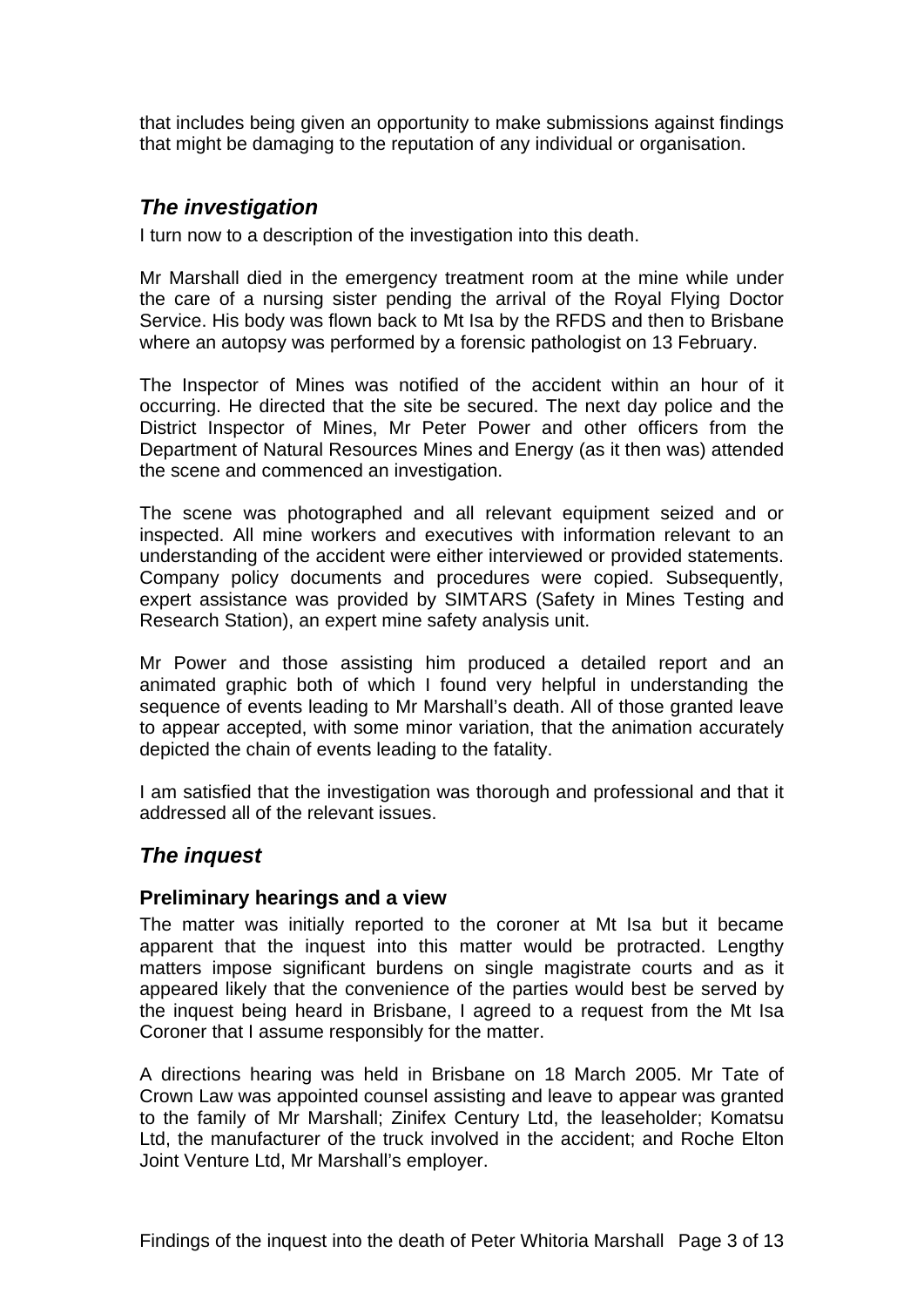<span id="page-5-0"></span>A view of the scene and a demonstration of tyre fitting procedures was undertaken on 18 May. This was of great assistance to the Court and I acknowledge with gratitude that effort and expense devoted to this by the mine operator's senior staff and the officers of the District Inspector of Mines. The hearing proceeded over four days from 20 June 2005. 16 witnesses gave evidence and 78 exhibits were tendered. The inquest was then adjourned to enable further inquiries to be undertaken and for the parties to make written submissions. Those matters were attended to by March 2006. I found the submissions of the parties most helpful and thank their lawyers for them.

## *The evidence*

I turn now to the evidence. I can not, of course, even summarise all of the information contained in the exhibits and transcript but I consider it appropriate to record in these reasons the evidence I believe is necessary to understand the findings I have made.

Truck 733 is a Komatsu 630E haul truck with a load capacity of 190 tons. It is one of many such trucks used at the Zinifex Century zinc mine to move overburden and ore.

On 9 February 2004, this truck was in the tyre bay during the day having one of its two right rear wheels changed.

When truck driver Richard Wyatt commenced his shift at 5.30pm he was allocated this vehicle and told to collect it from the tyre bay. As he was leaving the bay, Peter Marshall, a senior tyre fitter and only man working in the tyre bay that night, told him to bring the truck back after it had dumped its first load so that the nuts holding the wheel that had been changed could be retensioned.

This was done without incident. Mr Wyatt then drove back to the pit to continue carrying overburden out of the pit. After he had been working for a short while he noticed that the cover on the back left side wheel that keeps dust and other foreign material out of the electric motors that are in the hub of each of the back wheels had come loose. He radioed for assistance and a maintenance worker came to him and repositioned the cover. Neither Mr Wyatt nor the maintenance worker noticed any other problem with the wheel, but shortly after the cover had been replaced, when Mr Wyatt was transporting the next load he heard the sound of escaping air and realised that one of the truck's tyres was leaking.

He again radioed for assistance and Mr Marshall and a supervisor, Mr Chong, came and inspected the truck. It was apparent to them that the valve stem of outer left rear tyre was the source of the leak and so Mr Wyatt was directed to dump his load and to again drive the truck to the tyre bay. He arrived there at about 10.00pm.

After a break Mr Wyatt collected the truck and Mr Marshall told him that he had replaced the valve stem on the outer left rear wheel. Depending on which reference document is consulted, if that wheel had deflated to below either 50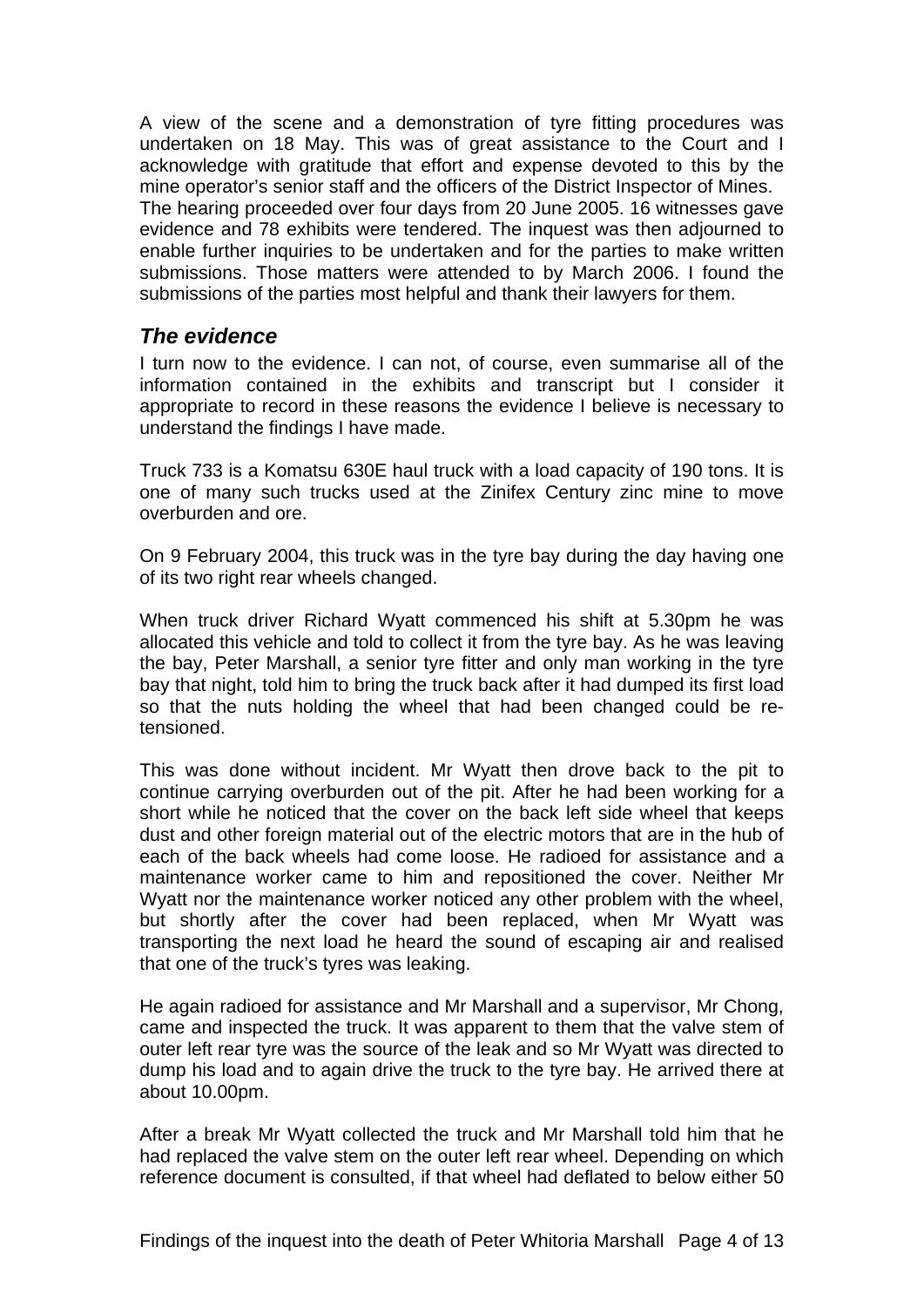or 60% of its normal operating pressure, the wheel should have been removed from the truck and the tyre re-fitted to ensure the components which are to some extent held in place by the pressurised tyre, had not been displaced. It is not known what pressure was left in the tyre when Mr Marshall worked on it but it is clear that he did not replace the tyre but rather replaced the valve stem and re-inflated it. Also, as the job was completed in less than 20 minutes it is unlikely that Mr Marshall deflated and reinflated the adjacent inner rear left tyre as he should have.

There was a delay due to problems with some other equipment and Mr Wyatt then again commenced to carry mined material.

He'd only carried one load when he heard a loud bang from the back of his truck which he realised was a tyre blow out. Unlike the previous incident this was not a slow leak; rather the outer left rear tyre was completely flat when he inspected it soon after hearing the noise.

Mr Wyatt therefore drove the truck back to the tyre bay and told Mr Marshall what had happened. Mr Marshall moved the truck into the position he wanted it in to work on and then inspected the wheel which needed repairing.

He saw and showed Mr Wyatt that the lock ring that sits in a groove in the rim and holds that other parts of the rim in place, had been displaced from the inner side of the outer left rear wheel and was hanging loose on the spacer that separates the dual wheels.

Mr Marshall then began working on the truck. He moved a hydraulic jack under the back axel and raised it. He then removed all of the wheel nuts using a compressed air powered spanner. To complete the removal of the wheel, Mr Marshall then had to remove 12 cleats. These are tapered steel wedges jammed between the rim and wheel hub and held in place by the wheel nuts and friction. They are freed by screwing a jacking bolt through a hole in their centre which makes increasing contact with the hub as it is advanced, pushing the cleat clear of the rim.

As Mr Marshall commenced removing the first cleat, there was an explosion and the wheel he was working on was propelled, perpendicularly, away from the truck at great speed. Mr Marshall was within arms length of it and in its direct line of travel and so was driven by it across the tyre bay apron. The wheel landed approximately 13 metres from the truck.

Mr Wyatt was also impacted by the explosion. He was knocked to the ground and suffered severe facial injuries. However, he did not lose consciousness and, after picking himself up, he immediately looked for Mr Marshall. He saw that Mr Marshall was under the wheel. Some of the weight of the wheel was supported by a trolley that Mr Marshall had been using and which must also have been swept away by the explosion. However Mr Marshall's left leg and left wrist were pinned against the ground by the wheel. He was face down, with his head, torso and other limbs confined in the space within the centre of the rim.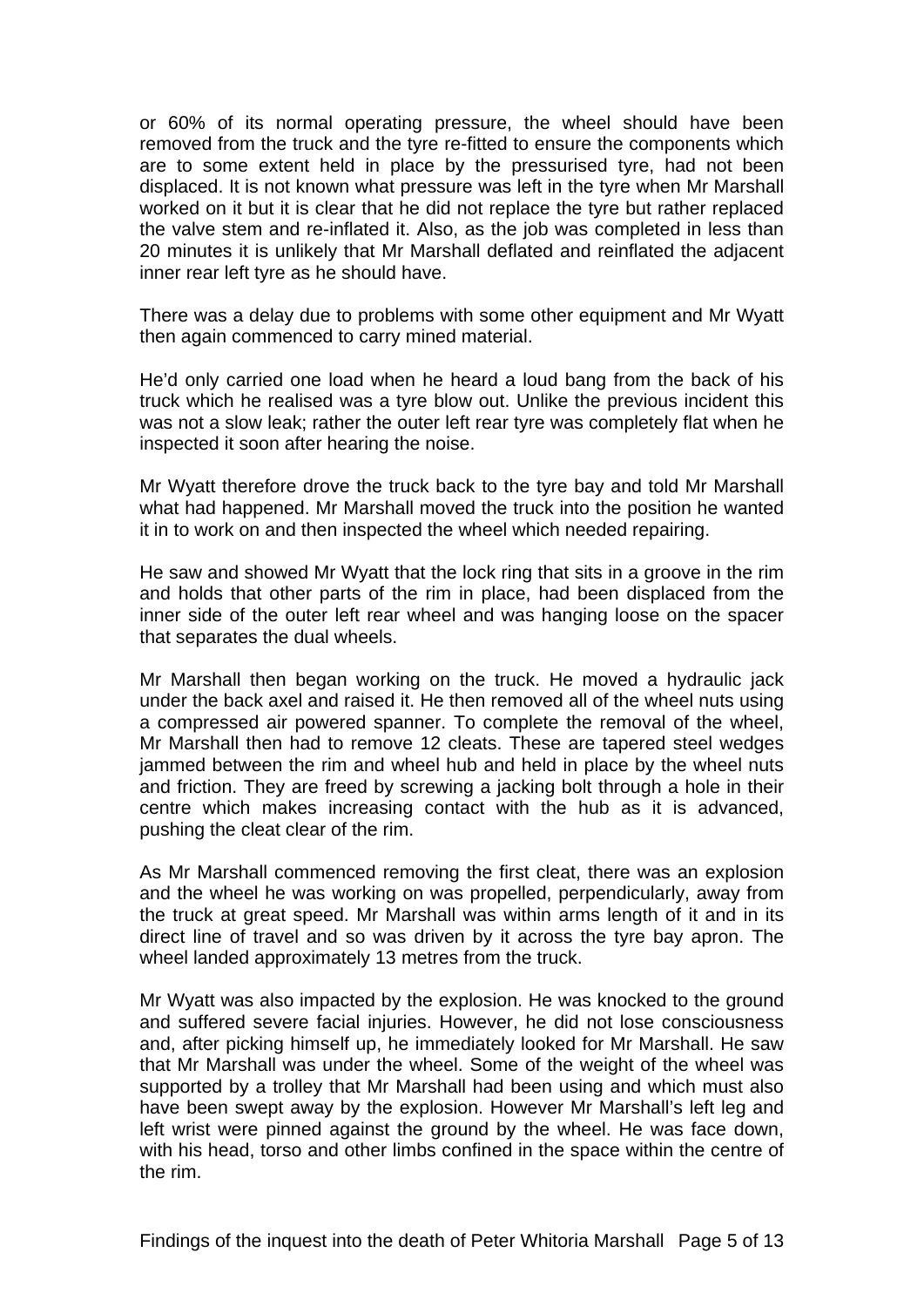<span id="page-7-0"></span>Workers in the nearby heavy vehicle workshop heard the explosion and saw debris flying and a black cloud of dust rising from the vicinity of the truck. They ran to the scene. Mr Marshall was conscious but obvioulsy severely injured. First aid was administered and the Emergency Response Team (ERT) was activated. A nursing sister was quickly on site and efforts soon commenced to free Mr Marshall. This was made more difficult by the rim and the tyre not being bound together but at the same time not initially being able to be moved independently of each other. As the tyre was lifted it had to be supported to ensure that it did not collapse back onto Mr Marshall and the same with the rim.

The Royal Flying Doctor Service was called as soon as the nursing sister was advised of the accident but the people on hand knew that Mr Marshall's survival depended on their being able to free him as quickly as possible so that more constructive medical aide could be administered.

Mr Marshall was freed and taken by company ambulance to the medical centre. Sadly, by this time, he had no pulse or detectable heart rhythm. In my view he was, at this stage, already dead. None the less, acting on instructions from the RFDS relayed by telephone, the nurse and those assisting her unsuccessfully attempted cardio pulmonary resuscitation.

Having regard to the detailed evidence describing their efforts, I am persuaded that those involved in responding to the incident did all that could reasonably be expected of them. The ERT had not trained for this particular event but obviously, on such a site, the possible accident scenarios are numerous. This was a difficult extraction with potential further danger to Mr Marshall and those rendering first aid. I accept they performed as well as could be expected even though it took about an hour to free the injured man.

The RFDS arrived at about 2.00am and confirmed that Peter Marshall was dead. They took his body back to Mt Isa when they evacuated the injured Mr Wyatt and the investigation detailed above commenced.

An autopsy was performed three days later in Brisbane. It found Mr Marshall had suffered numerous fractures and internal injuries. Of significance was a severe displaced neck fracture. The forensic pathologist was unable to express an opinion as to the precise fatal injury or mechanism of death which caused Peter Marshall's demise suggesting that it was most likely the result of a combination of the various traumas and bodily reactions caused by the impact of the tyre and the resultant crushing injuries. Mercifully, the spinal injury would have prevented Mr Marshall experiencing any great pain during his ordeal.

## *Findings required by s45(2)*

I am required to find, as far as is possible, the medical cause of death, who the deceased person was and when, where and how he came by his death. I have already dealt with this last aspect of the matter, the manner and circumstances of the death. As a result of considering all of the material contained in the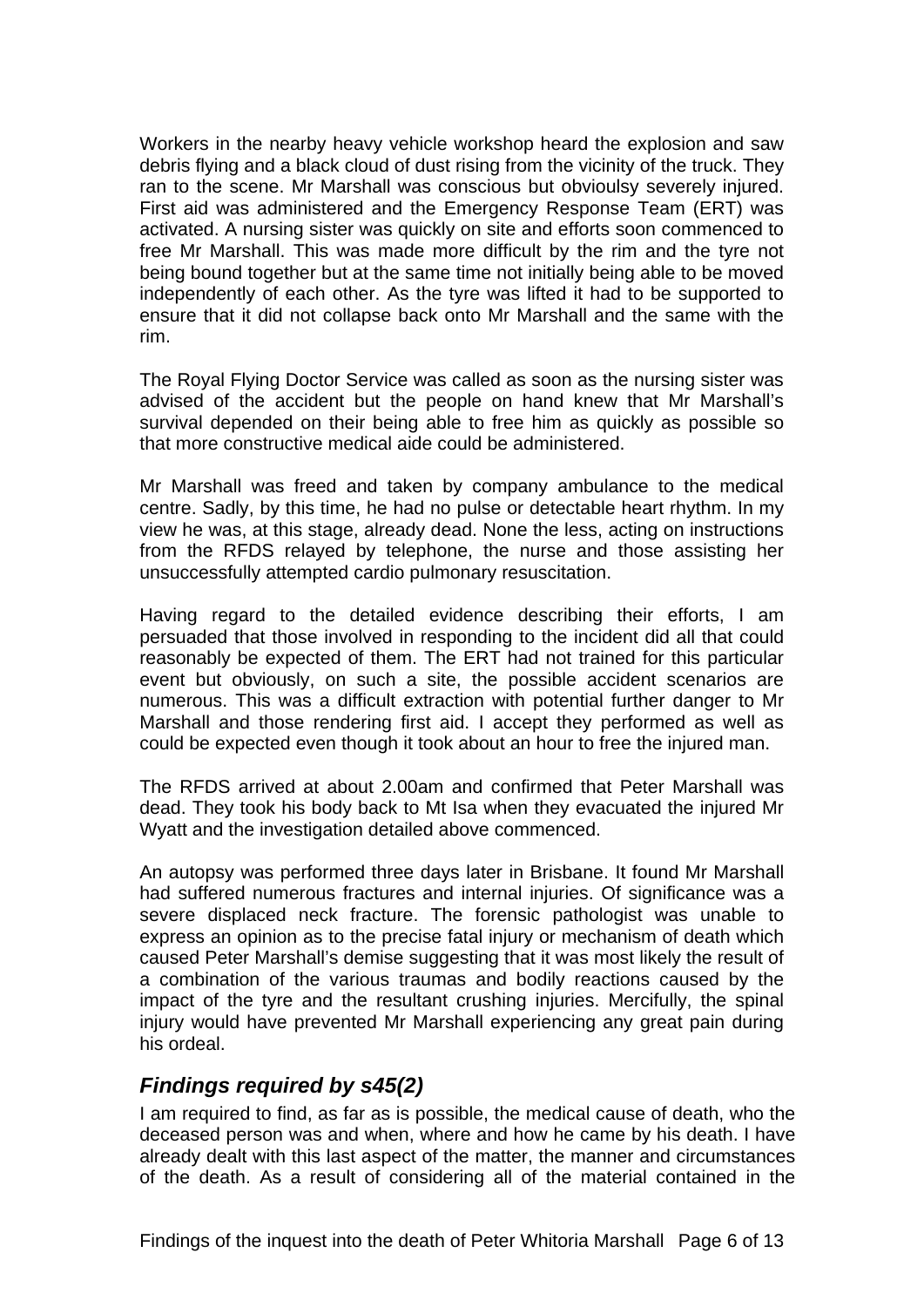<span id="page-8-0"></span>exhibits and the evidence given by the witnesses, I am able to make the following findings in relation to the other aspects.

**Identity of the deceased** – The deceased was Peter Whitoria Marshall

**Place of death** – Mr Marshall died at the Zinifex Century Zinc mine near Lawn Hill in far north western Queensland.

**Date of death** – He died in the early hours of 10 February 2004

**Cause of death** – Mr Marshall died as a result of crush injuries sustained when he was struck by and pinned under a heavy wheel as a result of an industrial accident.

## *Comments and preventive recommendations*

Section 46, in so far as it is relevant to this matter, provides that a coroner may comment on anything connected with a death that relates to public health or safety or ways to prevent deaths from happening in similar circumstances in the future.

The narrative articulated earlier briefly describes what happened sequentially but it doesn't explain why it happened. An understanding of the underlying causes, and, if relevant, the organisational characteristics of the context in which they occurred and/or or the systems failures which contributed to them is necessary for the development of prevention strategies. It has also been suggested that the design and condition of some of the wheel components may have contributed to the event. Consideration of those aspects of the matter is therefore appropriate.

A starting point is the first deflation of the outer left rear tyre, early in Mr Wyatt's shift, although, as will become apparent, some of the systems issues and underlying causes may predate this incident by some weeks or months.

## **Did the design of the wheel motor cover contribute to the accident?**

On the basis that this has occurred previously, it is postulated that the loose wheel motor cover may have damaged the valve stem leading to the first deflation. However, on this occasion, when the maintenance man replaced the motor cover, he and the driver were of necessity working close by the valve stem and it seems unlikely that they would not have noticed if it was damaged. While it is possible that the stem was then already broken but not displaced, if this were the case, it seems unlikely that it would so soon after leak so significantly. Another explanation is that when being loaded after the motor cover was reinstated, a piece of rock fell against the valve stem and caused the damage that Mr Wyatt heard from the cabin. In view of the uncertainty around this aspect of the matter I consider I have insufficient basis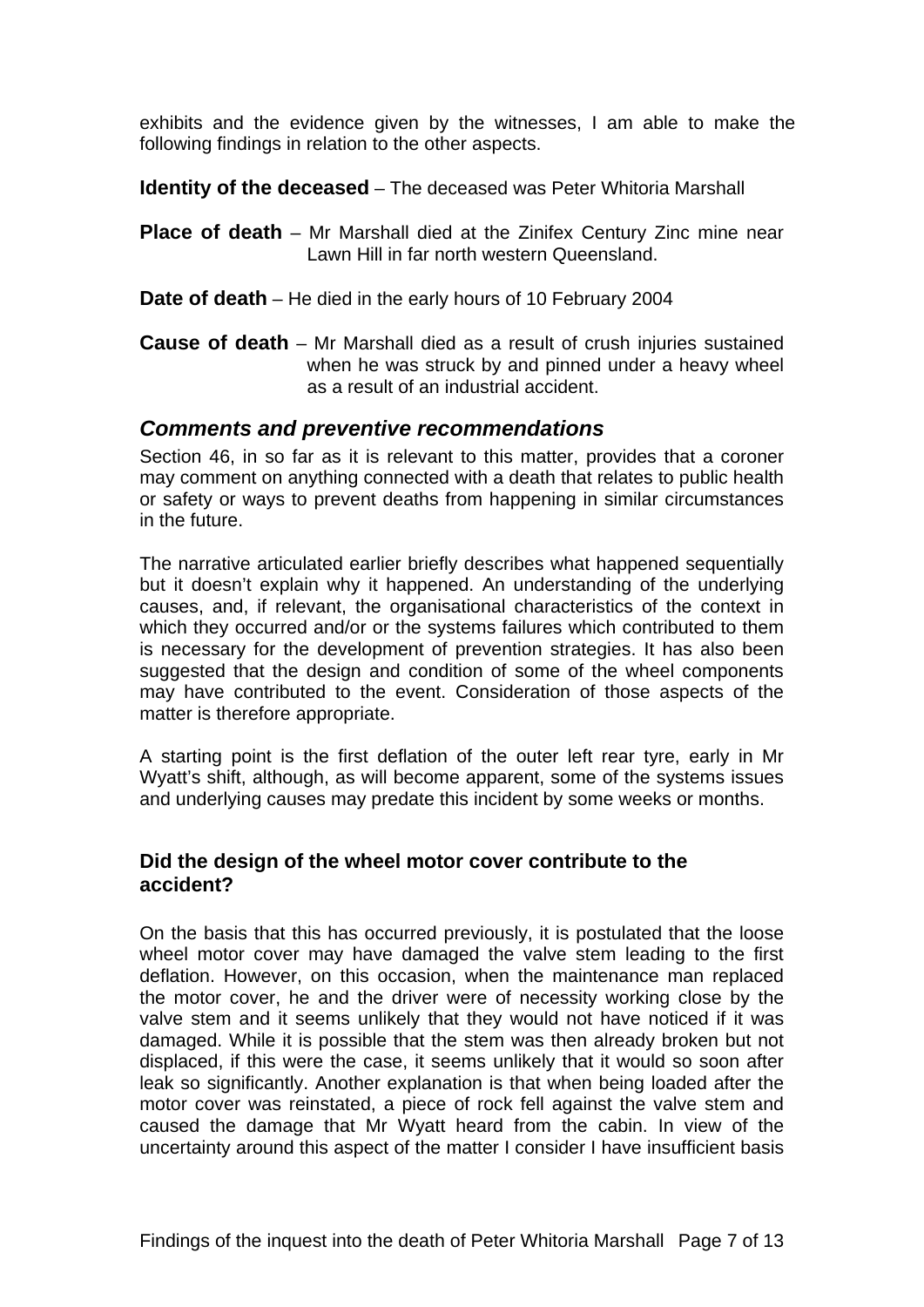<span id="page-9-0"></span>for accepting the submission that I recommend changes to the fastenings of the wheel motor covers.

#### **The cause of the deflation of the outer tyre**

There is some evidence concerning the cause of the second deflation – the blow out of the outer tyre. Computerised dispatch records show that after the first deflation, truck T733 arrived at the tyre bay at 2158 and was "*on standby to release to operations*" at 2217. The short duration of the maintenance period suggests that Mr Marshall did not deflate the inner rear left tyre. Other records indicate the outer tyre was not replaced but rather Mr Marshall replaced the valve stem and reinflated that tyre.

Both of these practices are problematic. When removing either tyre from a vehicle with dual tyres, both should be deflated to ensure that work on one does not cause an uncontrolled release of pressure from the other. Further, as mentioned earlier, when a tyre has been operated at low pressure, it should not be simply reinflated after the cause of the leak has been addressed because there is a danger that the rim components may have been displaced when the vehicle was operating with excessively low pressure in the tyre in question. Rather, the tyre and rim should be removed from the vehicle and the tyre refitted to the rim after the components have been cleaned and checked.

The evidence does not enable me to determine with precision the extent of the first deflation of the outer, left, rear tyre on the night in question. It was detected leaking soon after the truck was loaded at 2128 and was at the tyre bay at 2158 so there is a basis to suspect that much of the air may have bled from the tyre during the 30 minutes (at least) that it was leaking and while the broken valve stem was removed and a new one inserted. This also provides a basis for suspecting that indeed the rim components on the outer tyre did become displaced which would explain why the next time the truck was loaded with, as the records indicate, 138 tonnes of material, that tyre blew out.

## **Did damaged rim components contribute to the blow out of the inner tyre – the fatal event?**

It seems likely that when the outer tyre blew out, the locking ring on its inner side was propelled with great force into the adjacent inner rim, impacting on its lock ring partially displacing it. The examination conducted by SIMTARS showed that the lock ring on the outer face of the inner left rear rim was deformed by a high energy impact at one end and deformed over 230mm at the other end and that a small section of this end was broken off. This led to theorising that the impact to this rim caused all but this last section of lock ring on the inner rim to be "*unwound"* from its groove so that when Mr Marshall began working on the outer rim, the components of the inner rim were only held in place by the short piece of lock ring that remained in its groove. When some of the pressure on the inner rim was released by the removal of the wheel nuts from the outer rim, the lock ring on the inner rim finally came fully loose when the rattle gun was used to jack out the first cleat. With devastating effect, the inner rim components then blew apart, releasing the 100 psi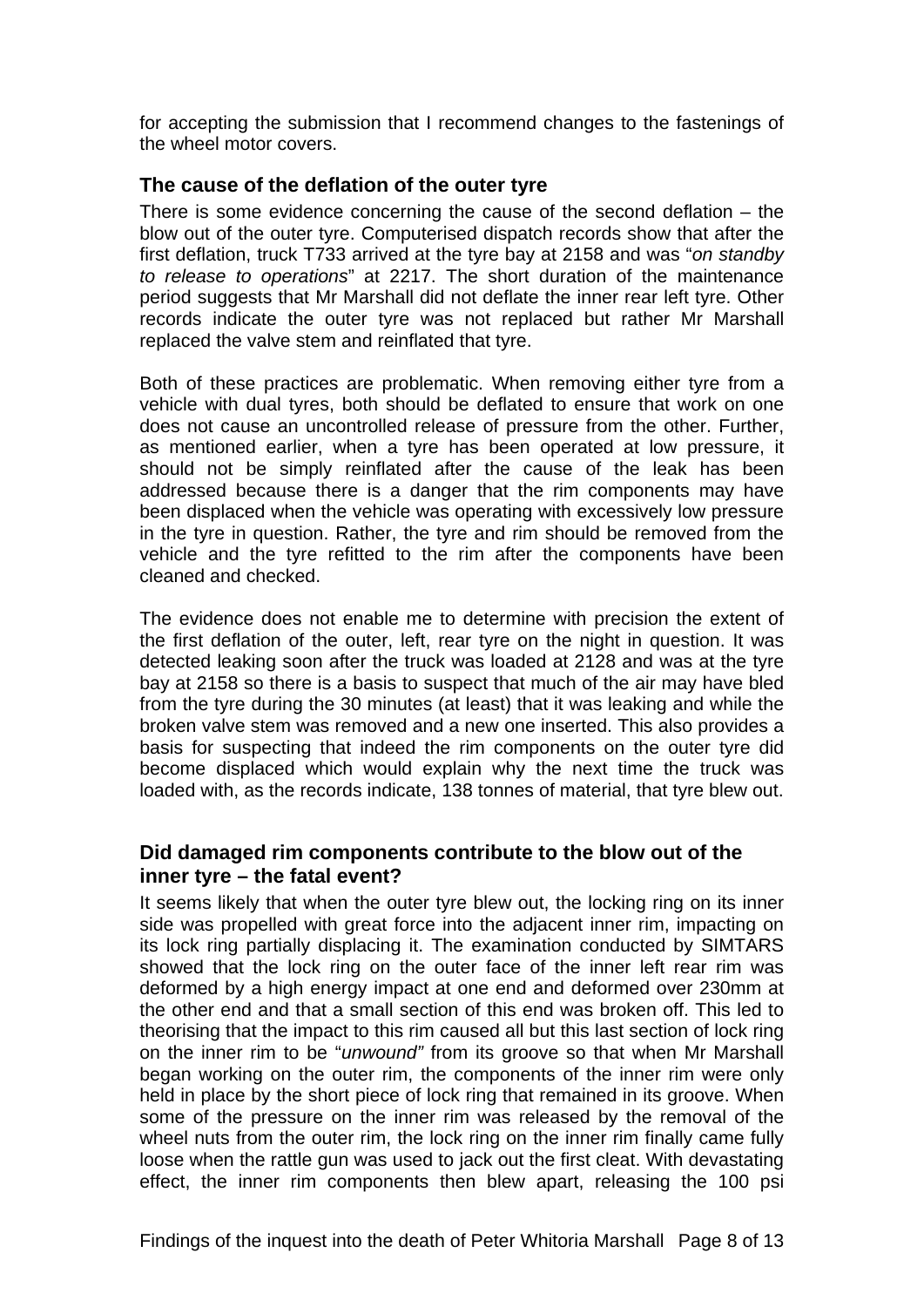<span id="page-10-0"></span>pressure contained in the inner tyre, sending the outer tyre and rim components flying across the concrete apron, violently impacting all in its path, including Mr Marshall.

This theory raises the question of whether the condition of any of the components contributed to the uncontrolled release of pressure from the inner tyre. In particular, the issue of the components is raised as a result of the SIMTARS findings that there was "*unusual wear on the full circumference of the outer edge of the lock ring grooves suggesting the lock rings had not been fully seated for some time."* The SIMTARS' report also mentions traces of mud in the rim gutters of both rim bases. Mr Davis, an engineer from SIMTARS, said in evidence that when examining the inner rim in particular, he was able to detect layers of mud, the deepest of which he concluded had been compressed by having the locking ring placed over it .This led him to conclude that the rims had not been properly cleaned before assembly which made it likely that the lock rings had not been correctly seated, leading to wear and deformation of the lock ring grooves which "*would allow the lock rings to come out of their grooves more easily."* 

Understandably, these conclusions were strenuously tested by some of the parties during cross examination. Mr Davis conceded that he was basing his opinions on speculation to some extent and that he was attracted to them because they enabled him to explain how the accident may have occurred. I am prepared to accept that a man of Mr Davis' experience is able to distinguish between mud that has recently been applied to the parts in question and that which has been present and compressed for some time. I also accept his ability to distinguish between old corrosion and that which occurred as a result of damage done to the parts during the explosion. Further there is evidence that the system of rim maintenance in place at the material time did not allow the operators to have confidence that all rim components complied with manufactured specifications and that wear was within acceptable tolerances. However, there is in my view, insufficient evidence to show that the build up of mud in the groove was sufficient to compromise the integrity of the lock ring. I therefore decline to find that the condition of the components contributed to the accident. I am also satisfied that changes to rim maintenance procedures have removed the likelihood of poor maintenance contributing to future accidents.

#### **Did lack of training or inadequate safety procedures contribute to the accident?**

Another issue I wish to address is whether the training of the tyre fitters or the safety procedures in place in the tyre bay contributed to the accident.

The description of the events that I have read earlier suggest Mr Marshall apparently failed to adhere to safe practice on at least the last two occasions that he worked on the truck on the night in question. Of course, no one likes to be critical of the dead, particularly when their death has occurred in such violent, yet innocuous circumstances, namely a hardworking man simply doing his job. It has become obvious to me during the time that I have been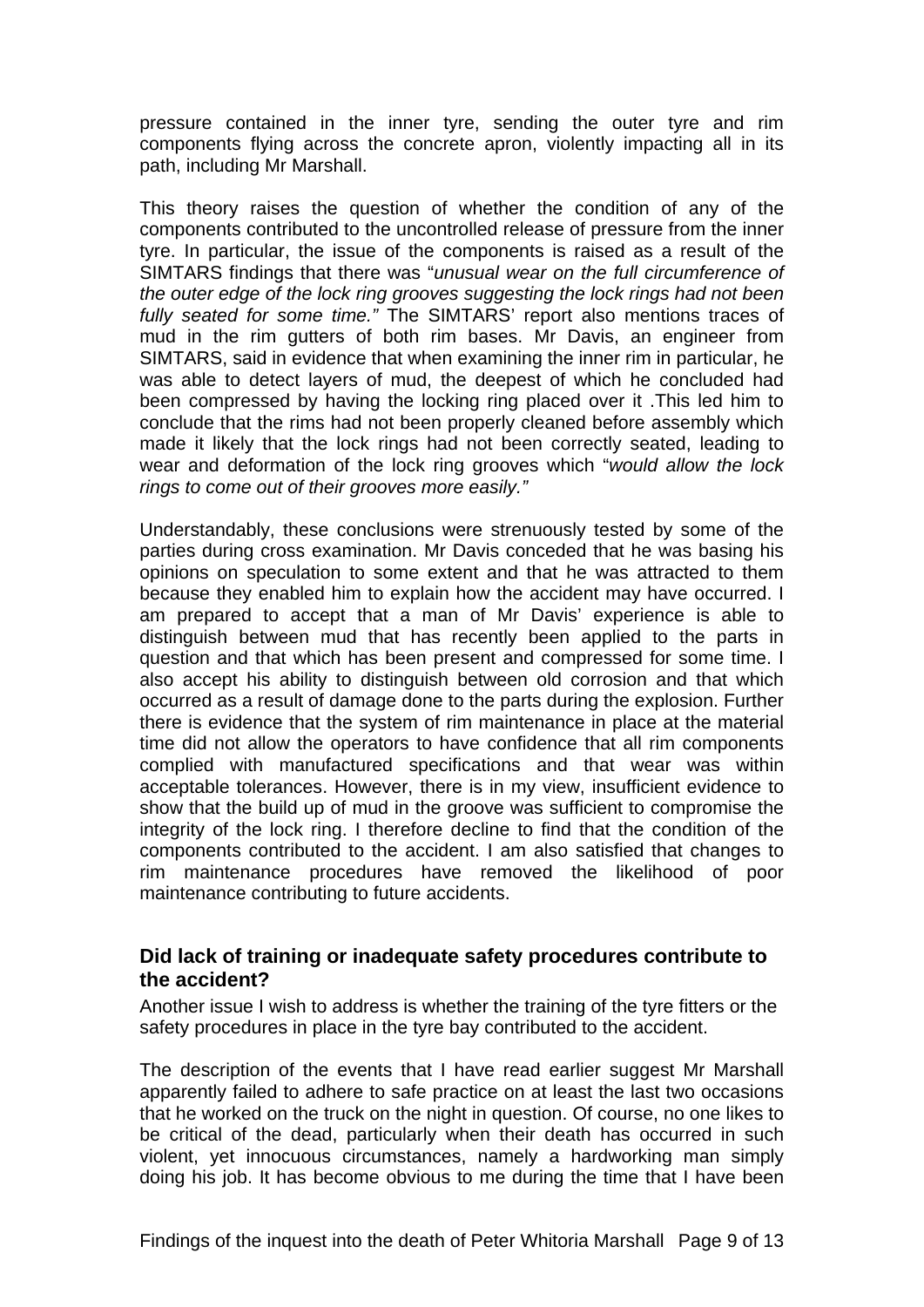working on this investigation that Mr Marshall was a much loved husband and father and his family have my sincere condolences. I trust they accept that only by carefully examining Peter's conduct on the night of his death will we be able to properly understand how the likelihood of similar deaths occurring in the future may be reduced.

The departures from proper procedure when the truck was brought back for repair of the valve stem have been detailed already. When it was returned after the same wheel blew out, Mr Marshall did not chock the front wheels; he did not put a stand under the axel after he jacked the truck; he did not deflate the inner left rear tyre; he removed all 24 wheel nuts before removing the cleats and he did not take hold of the outer wheel with the tyre handling machine before removing the wheel nuts. All of these actions increased the risk of harm to Mr Marshall and were contrary to documented procedures.

I do not believe that the dangerous acts were a result of a lack of knowledge; Mr Marshall was well trained and very experienced. His employer had in place a comprehensive system of documented job practices – job safety analyses or JSAs - that Mr Marshall had helped develop. There were a number of errors in some of these documents but having regard to all of the evidence I find that in all probability Mr Marshall knew that the various deviations or departures from proper procedure that I identified earlier were just that.

Nor is there evidence that he was, on the night in question, overly tired or rushing to keep up with too great a work load. He knew what to do and he had the time and capacity to do it relatively safely.

If it were possible to categorise Mr Marshall's actions on the night in question as an isolated lapse of compliance with safe procedures nothing more might need to be done. However, there is a significant body of evidence indicating that this is not the case. For example, during the inquest one of the other tyre fitters gave evidence that on two earlier occasions he had witnessed Mr Marshall fail to deflate both tyres before removing one of them. Further, after the hearing, two other tyre fitters were re-interviewed and each said that they were aware that the requirement to deflate tyres before removing them was routinely ignored. Indeed two of the four tyre fitters who worked at the mine at the time of the accident told the investigator that none of the fitters routinely deflated the tyres. It was submitted that no credence should be given to these statements as they contradicted the earlier versions provided to the Mines Inspector and were untested. I don't accept that submission. I can more readily understand why on the first occasion those witnesses might be unwilling to be frank but that after they learned that one of their cohort had changed his version without adverse consequences they might be more inclined to tell the truth. Accordingly I find that there were repeated departures from safety procedures over a significant period of time by most, if not all, of the tyre fitters. None of the various audits, JSOs or routine supervision detected these numerus incidents of non-compliance.

Even more surprising, in August 2005, just 18 months after the death of Mr Marshall, the Mines Inspector who investigated this matter made an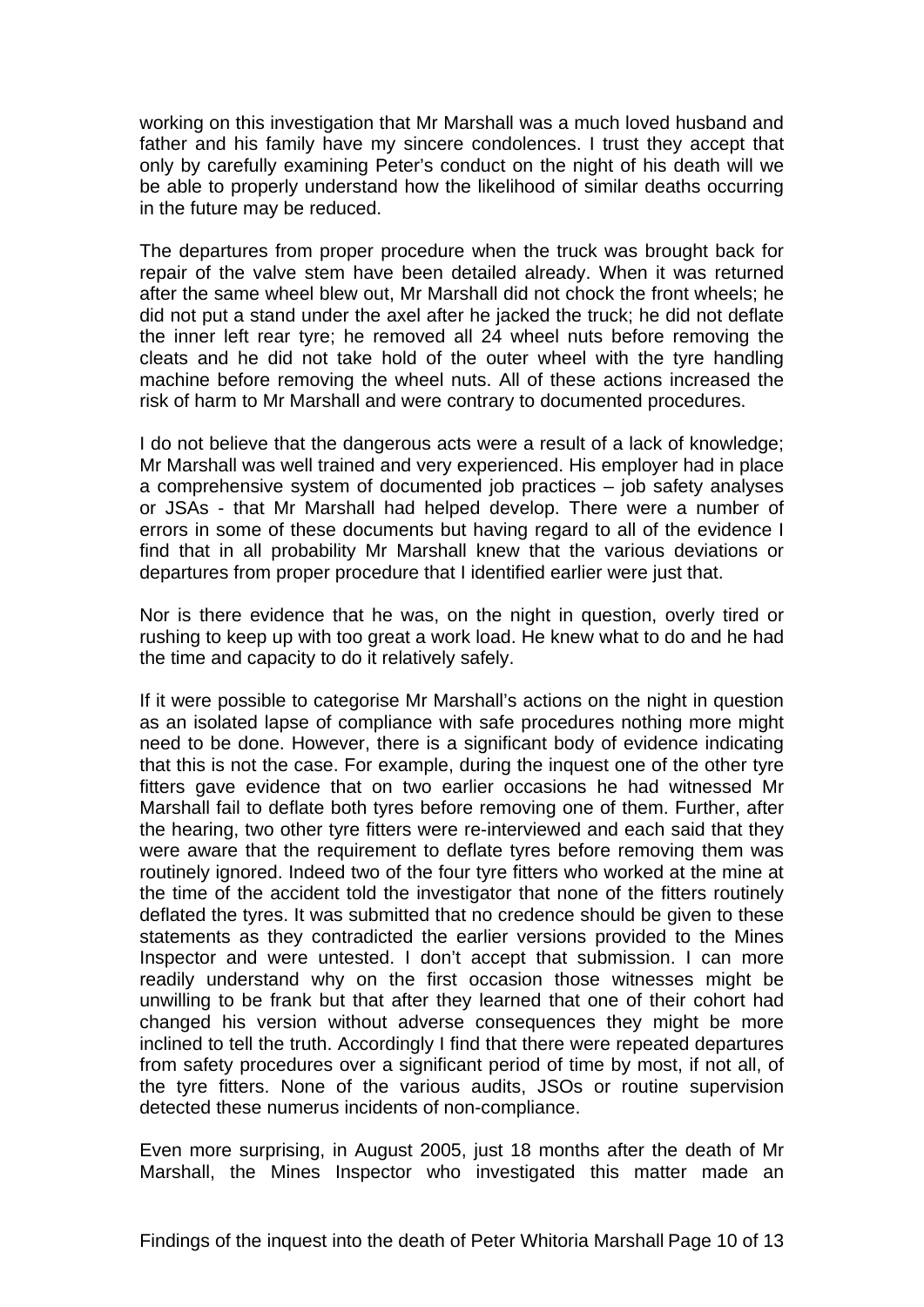unannounced visit to the tyre bay and found four workers in the process of removing a front wheel of a truck without first having deflated the tyre to the safe level. Again it was submitted that I should have no regard to that incident because it occurred 18 months after Mr Marshall's death and involved different individuals and the circumstances of the later incident have not been tested by oral evidence or cross examination. It was submitted that this incident should also be seen as an isolated incident from which I could not draw any general conclusions.

I readily accept that were I contemplating imposing some sanction on any of those directly or indirectly involved in the August 2005 incident I would certainly need to know much more about it and allow those concerned to better inform me in that regard. However, I do not consider that I am bound to do so if I intend only to rely on the information concerning that incident for the purpose of framing preventative recommendations.

As a result of hearing evidence from the Senior Site Executive and the Maintenance Engineer, I am persuaded that there was in place at the mine at the relevant time a sophisticated and comprehensive safety system comprised of external and internal audits, continuously updated job safety analyses (JSAs), safety committees, tool box meetings, mines inspectorate audits, safety alerts, weekly hazard inspections and hazard reviews, work area standards and job safety observation reports (JSOs). There was even a poster with a rather gruesome cartoon of a worker having his head ripped off by an exploding rim and indeed in 2002 the mine had won an award that in part related to safety systems.

The evidence of those senior people and of others workers who gave evidence also persuaded me that the leaseholder, the SSE and the major contractor, REJV, took very seriously their obligation to maintain safe systems of work. Certainly, these systems were not merely "window dressing" and, while no direct evidence was given on the point, it is obvious that the companies involved have devoted very significant financial resources to safety issues. Further, since the death of Mr Marshall, relevant SOPs have been developed and a system of tagging deflated tyres has been introduced.

Notwithstanding these endeavours, there is compelling evidence that they have not resulted in a sufficiently high level of compliance with safety standards in the tyre bay. I accept that this non-compliance was news to the company executives and supervisors which means that there is no reason to think that the gap between organisational artefacts – the policies and procedures – and what the workers actually do, doesn't exist also in other parts of the operation.

The idea that inherently dangerous activities can be made safe by a multiplicity of rules is of course flawed. Compliance with the rules and commitment to safe practice is also required. Organisational and industrial psychologists have for some time articulated the difficulties of changing the climate and culture of an organisation and have recognised the limited role rules can play in such a process.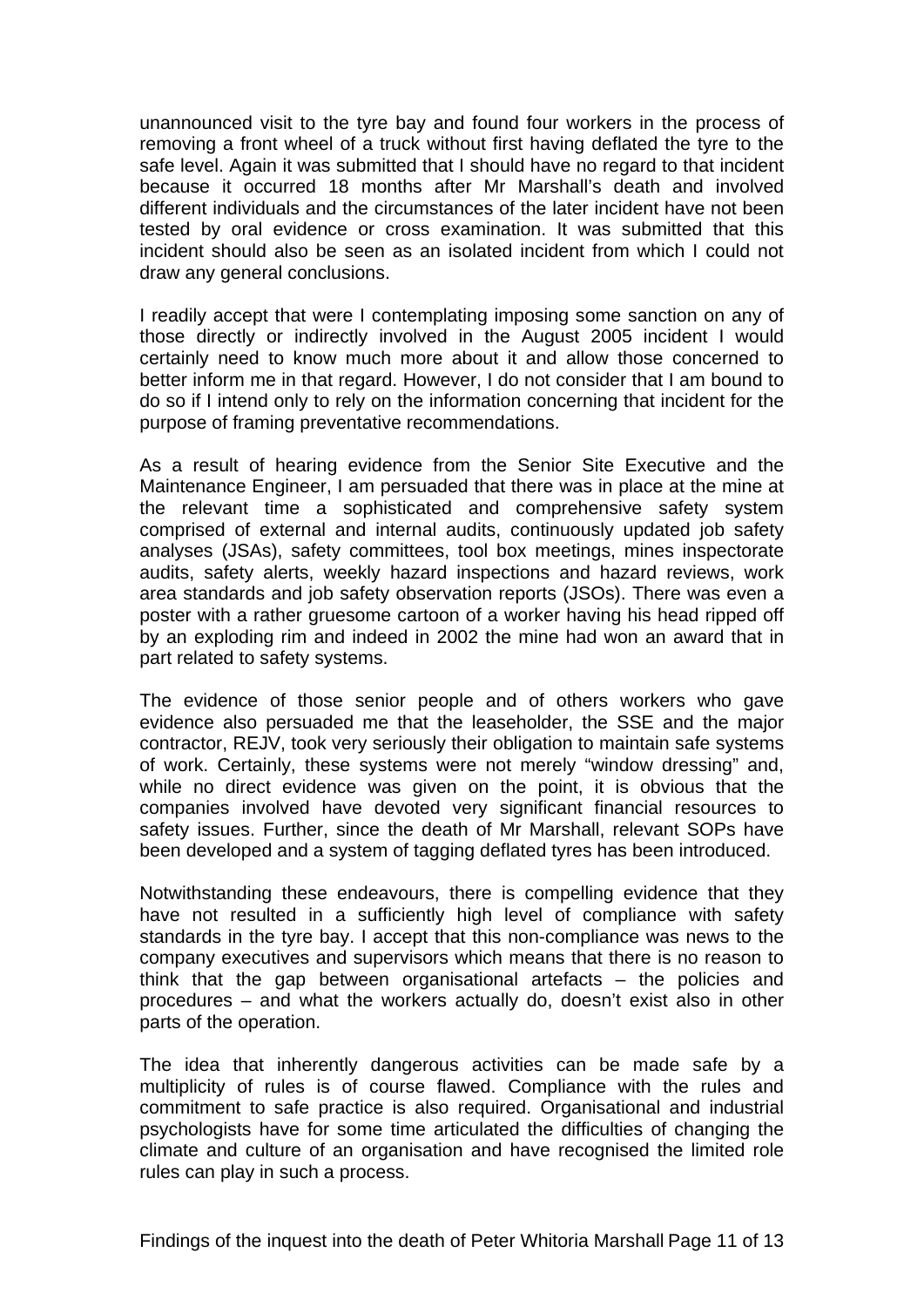<span id="page-13-0"></span>With all due respect to the current senior executives of Zinifex Century Mine and the REJV, they seem to have assumed that by implementing a more complex interlocking system of audits, reports and rules they would generate a more safety sensitive culture. However, their reluctance to acknowledge concepts such as risk normalising and risk acceptance seem to indicate that there may be a need for some rethinking about how the inherently dangerous activities undertaken at the mine should be managed.

Safety professionals talk about "hard" and "soft" barriers to prevent risks actualising. An example of a hard barrier in this setting would be a redesign of the wheel which prevented it from being removed unless the tyre was sufficiently deflated. An example of a soft barrier is training in the risk of removing inflated tyres. The design and implementation of hard barriers differs significantly from the way soft barriers are developed. I was left with the impression that the executives of the leaseholder and major contractor approached safety primarily from an engineering perspective better suited to hard barriers.

It seem to me that while workers continue to engage in aberrant behaviour when that activity has recently led to the death of one of their colleagues, the organisation can not claim to have instilled a "safety first" approach among the workforce. Indeed, such actions would seem to suggest that the organization is in urgent need of some specialist outside advice as to how the culture and climate could be changed to lessen the gap between its artefacts and the action of its workers.

## **Recommendation 1 - An analysis of the safety culture at the mine**

*I recommend that Zinifex Century and REJV engage a competent consultant*  with an industrial or organisational psychology background to review the *safety culture of the operation with a view to better informing management of how safe work practices can be internalised by staff of the mine.* 

## **Supervision**

The ongoing nature of the non compliance that I have found occurred in the tyre bay also raises questions about the effectiveness of the supervision of those working there. I readily accept that constant line of sight supervision was and is not practical in such a situation. However, in my view, it is self evident that the supervision of the tyre fitters at the material time was lacking in that apparently no one outside the tyre bay knew the tyre fitters were not complying with the relevant JSA. I understand the system of supervision at the mine has been reviewed but I consider a more holistic examination of the issue is warranted.

This issue is of industry wide significance and my recommendation in relation to it will be framed accordingly.